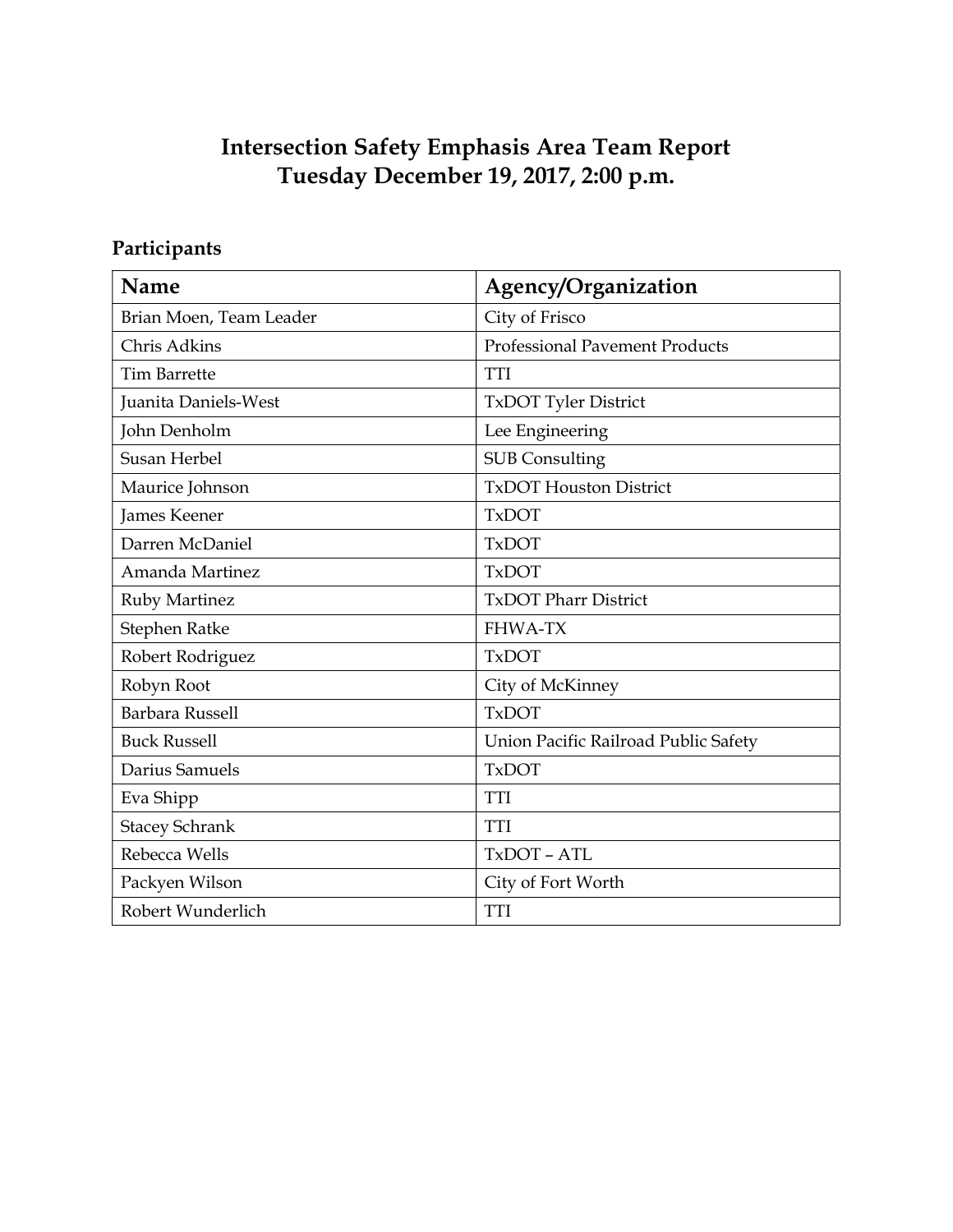# Action Plan Development

During the Traffic Safety Conference participants had the opportunity to prioritize the countermeasures in each of the seven emphasis areas. The top 3-5 countermeasures in each emphasis area were presented during the facilitated discussion sessions and preliminary action plans for some of the prioritized countermeasures were developed. Most of these action plans are incomplete and require more consideration by EA team members.

Through a collaborative process EA team members reviewed, revised and/or confirmed the countermeasure rankings and identified all needed action plans based on the following guidelines:

- Action Plan is not needed for every countermeasure
- All strategies must have at least one countermeasure with an action plan.
- Ensure that all EA team priorities are addressed.
- Countermeasures can be combined when appropriate (some were already combined at the conference).

# Intersection Safety Strategies - Revised

### Strategy #1: Improve data systems for identifying specific intersections and intersection types at high probability for serious injury crashes

#### Countermeasures and Programs

1a Create a statewide intersection safety and roadway elements database. (Incorporate Model Inventory of Roadway Elements format, create a standardized data structure to support GIS applications, create an app for data collection, develop partnerships between TxDOT, MPOs, and local agencies to populate the database, and develop and implement an intersection identifier system for posting at intersections).

# Strategy #2: Consider alternative design strategies for improving intersection safety

#### Countermeasures and Programs

- 2a Construct roundabouts and create an outreach program to educate the public and public officials about roundabout advantages and safety benefits.
- 2b Convert signalized intersections to diverging left intersections.
- 2c Encourage use of the Intersection Control Evaluation process for use in project development by TxDOT and local agencies—develop case studies, provide training, and conduct outreach.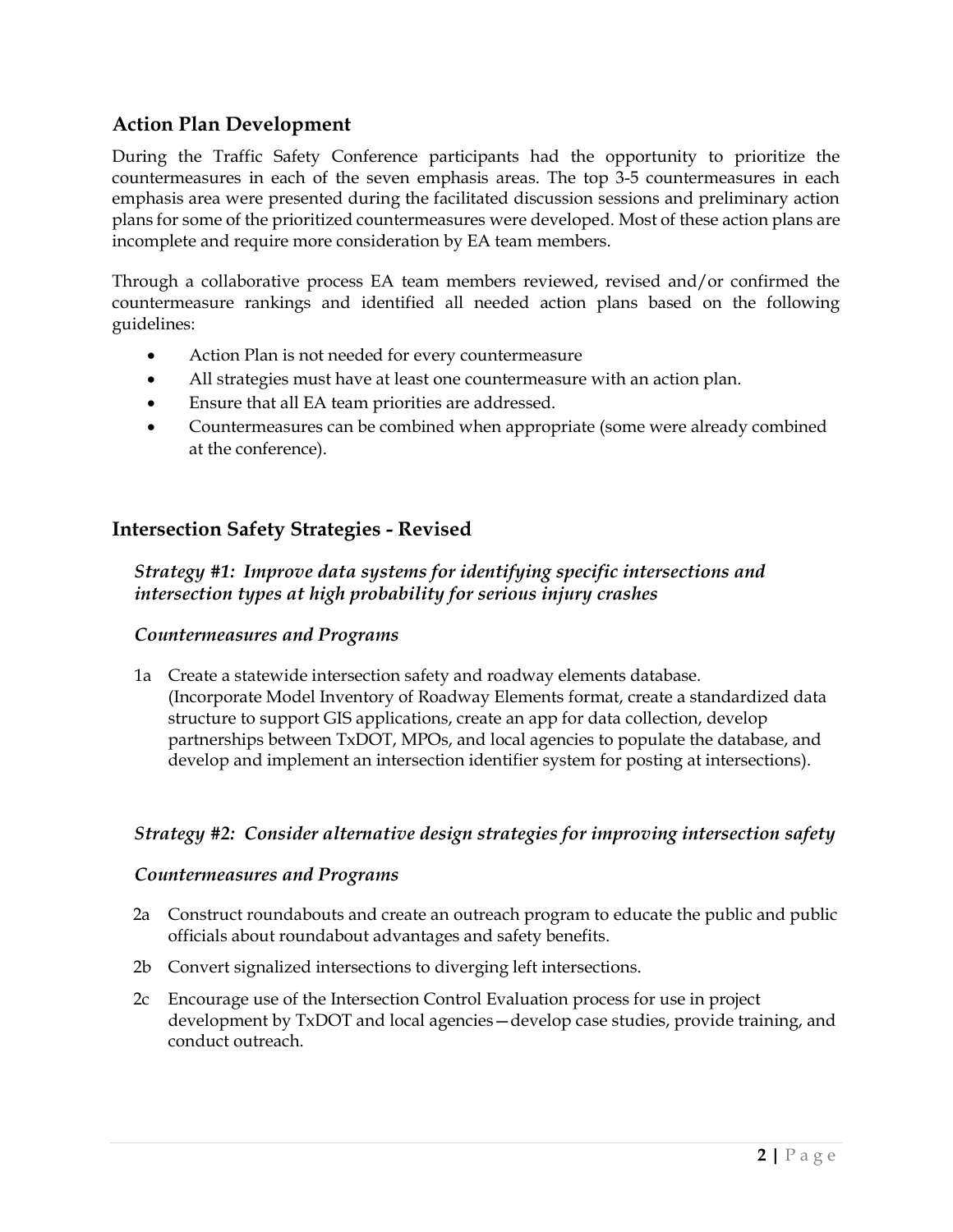#### Strategy #3: Improve pedestrian safety at intersections with high probability of crashes

#### Countermeasures and Programs

- 3a Develop methods to identify and target high pedestrian crash probability locations: Systemic methods (i.e., based on characteristics) and screening for locations with above average crash experience.
- 3b Install low to medium cost improvements to increase pedestrian safety:

Eliminate free flow turn lanes or convert them to angled turn lanes that require stopping/yielding, add turn islands and median islands and curb bulb outs, convert permissive only or protected permissive phasing to protected only (when pedestrian is present or during active times of day), provide enhanced measures—rectangular rapid flash beacon, pedestrian hybrid beacon, lighting, etc. at uncontrolled high risk locations, and pedestrian islands. At targeted intersections:

Prohibit right on red and permissive left turns at high probability locations, install/improve pedestrian signals, pedestrian crosswalks, lighting, and/or high friction surface treatment on intersection approaches, and ensure pedestrian signals, push buttons, crosswalk markings, etc. meet current requirements or upgrade to current requirements, including signal timing.

Note: Countermeasures 3b & 3c combined by EA team

#### Strategy #4: Increase driver awareness of intersections

#### Countermeasures and Programs

- 4a Develop Texas specific resources on the use of specific countermeasures, based on roadway types, system ownerships, rural/urban character, etc. as a guide to practitioners.
- 4b Implement proven, low cost engineering countermeasures in a systemic manner: modify operations, add or enhance signs, and add or enhance physical conditions. (Install driver speed feedback signs in advance of intersections. 4c, Implement current Texas Intersection Safety Implementation Plan to prepare for the next iteration of the HSIP.) Note: Countermeasures 4b & 4c combined by EA team

### Strategy #5: Develop educational campaigns incorporating data analysis to improve intersection safety.

#### Countermeasures and Programs

- 5a Publicize high crash locations and point out the contributing crash factors (e.g., red light running, speeding impaired driving, texting, phone use).
- 5b Increase and renew emphasis on safe driving behaviors in driver education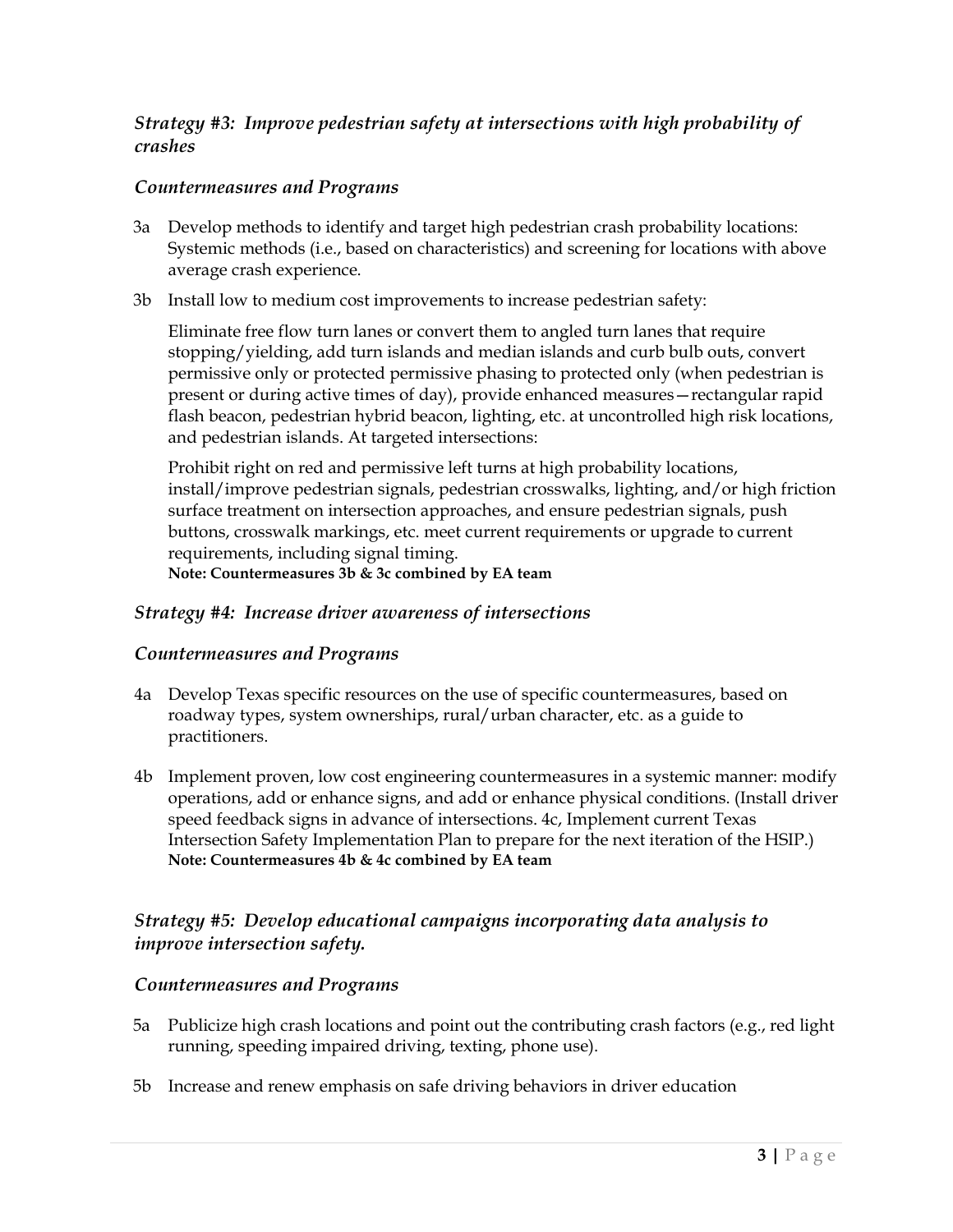- 5c Create info graphics and other social media friendly information.
- 5d Develop and implement a young driver educational campaign relating to signalized intersections.

#### Strategy #6: Reduce red light running

#### Countermeasures and Programs

- 6a Use targeted enforcement at high incident locations. Install red light indicator (in most cases, white) lights to inform law enforcement of red signal onset. Note: Countermeasures 6a & 6f combined by EA team
- 6b Research, identify, and address the factors contributing to the trend of reduced law enforcement citations for intersection violations.
- 6c Develop best practice guide for Automated enforcement. Educate decision makers and the public on the effectiveness and appropriate use of automated enforcement. Note: Additional wording added by EA team
- 6d Install automated red light enforcement cameras.
- 6e Improve traffic signal timing and interconnect signals to improve efficient traffic flow and encourage a safe travel speed.

# Intersection Safety Countermeasures for Action Planning

- 1a Create a statewide intersection safety and roadway elements database. (Incorporate Model Inventory of Roadway Elements format, create a standardized data structure to support GIS applications, create an app for data collection, develop partnerships between TxDOT, MPOs, and local agencies to populate the database, and develop and implement an intersection identifier system for posting at intersections). Lead: Stephen Ratke
- 5a Publicize high crash locations and point out the contributing crash factors (e.g., red light running, speeding impaired driving, texting, phone use). Lead: James Keener
- 3b Install low to medium cost improvements to increase pedestrian safety:

Eliminate free flow turn lanes or convert them to angled turn lanes that require stopping/yielding, add turn islands and median islands and curb bulb outs, convert permissive only or protected permissive phasing to protected only (when pedestrian is present or during active times of day), provide enhanced measures—rectangular rapid flash beacon, pedestrian hybrid beacon, lighting, etc. at uncontrolled high risk locations, and pedestrian islands. At targeted intersections:

Prohibit right on red and permissive left turns at high probability locations, install/improve pedestrian signals, pedestrian crosswalks, lighting, and/or high friction surface treatment on intersection approaches, and ensure pedestrian signals, push